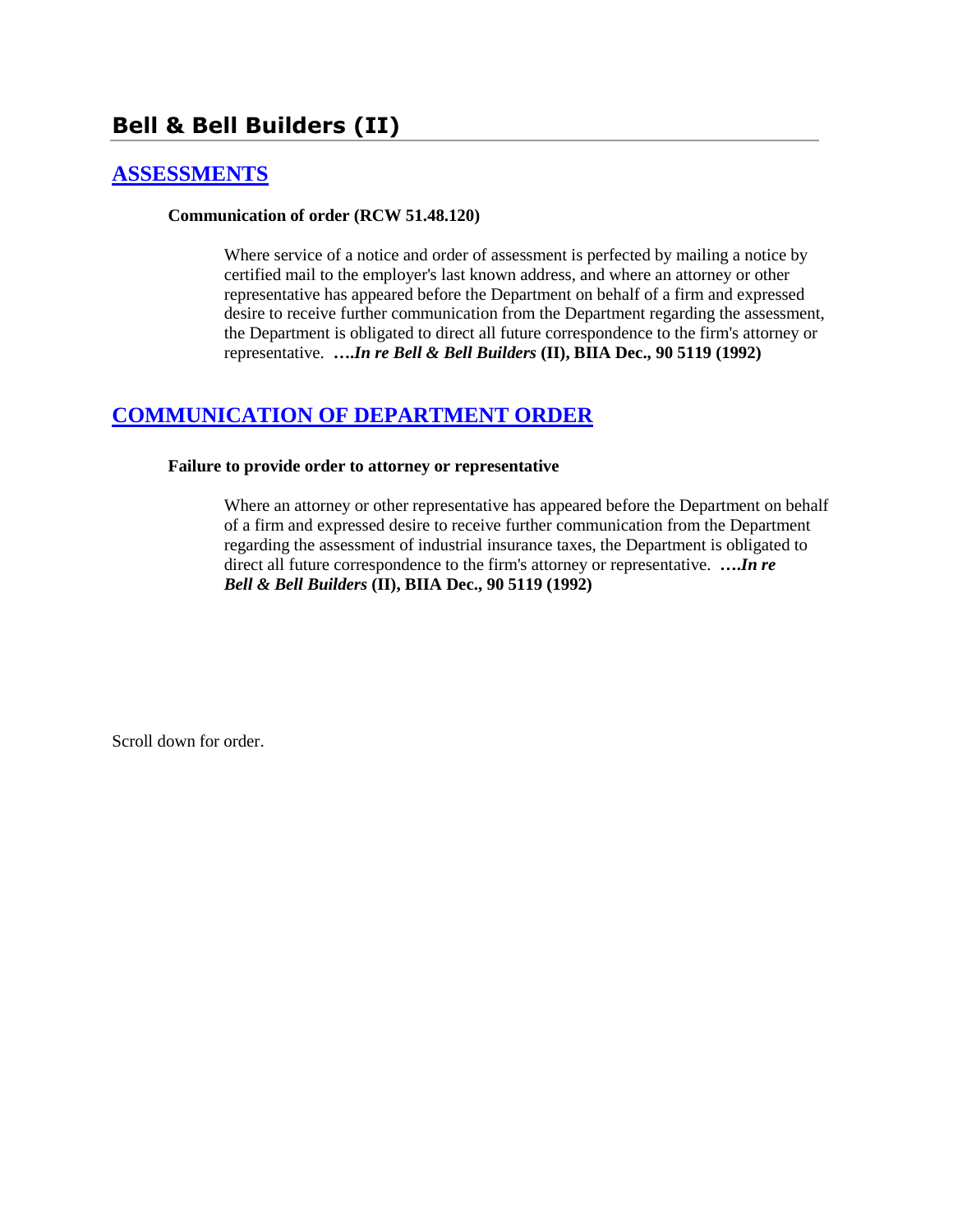## **BEFORE THE BOARD OF INDUSTRIAL INSURANCE APPEALS STATE OF WASHINGTON**

**)**

**) ) )**

**IN RE: BELL & BELL BUILDERS )**

**DOCKET NO. 90 5119**

## **ORDER ON REMAND FROM SUPERIOR COURT REMANDING APPEAL TO THE HEARINGS PROCESS FOR FURTHER PROCEEDINGS**

# **FIRM NO. 330,966-00**

APPEARANCES:

Employer, Bell & Bell Builders, by Harlan C. Stientjes

Department of Labor and Industries, by The Attorney General, per Penny Allen and Byron L. Brown, Assistants

This is an appeal filed by the firm, Bell & Bell Builders, on October 11, 1990, from an order of the Department of Labor and Industries dated August 20, 1990 which affirmed Notice and Order of Assessment No. 85153 dated July 18, 1990, which assessed industrial insurance taxes against the firm in the amount of \$15,048.12 for the period April 1, 1987 through December 31, 1989. **REMANDED FOR FURTHER PROCEEDINGS**.

# **PROCEDURAL HISTORY**

On August 20, 1990, the Department of Labor and Industries issued an Order and Notice Reconsidering Notice and Order of Assessment. The Department did not receive a protest to said order, and no Notice of Appeal appeared to have been filed within the time allowed by RCW 51.48.131.

On October 22, 1990, the Department, pursuant to RCW 51.48.140, filed a warrant to collect the assessment in Thurston County Superior Court (Cause No. 90-2-02530-3). Bell & Bell Builders moved, in Superior Court, to dismiss the warrant. On December 19, 1990, following argument on the motion, Judge Paula Casey signed an Order Denying Motion to Dismiss. That order stated that Bell & Bell Builders had failed to show that a timely appeal had been made to the Board from the Notice and Order of Assessment. It further ordered that the warrant issued by the Court was to remain in effect and was deemed final pursuant to RCW 51.48.140.

As previously indicated, Bell & Bell Builders had also filed a Notice of Appeal from the Department's Order and Notice Reconsidering Notice and Order of Assessment with the Board. The appeal was filed on October 11, 1990. A hearing was held on the issue of the timeliness of the appeal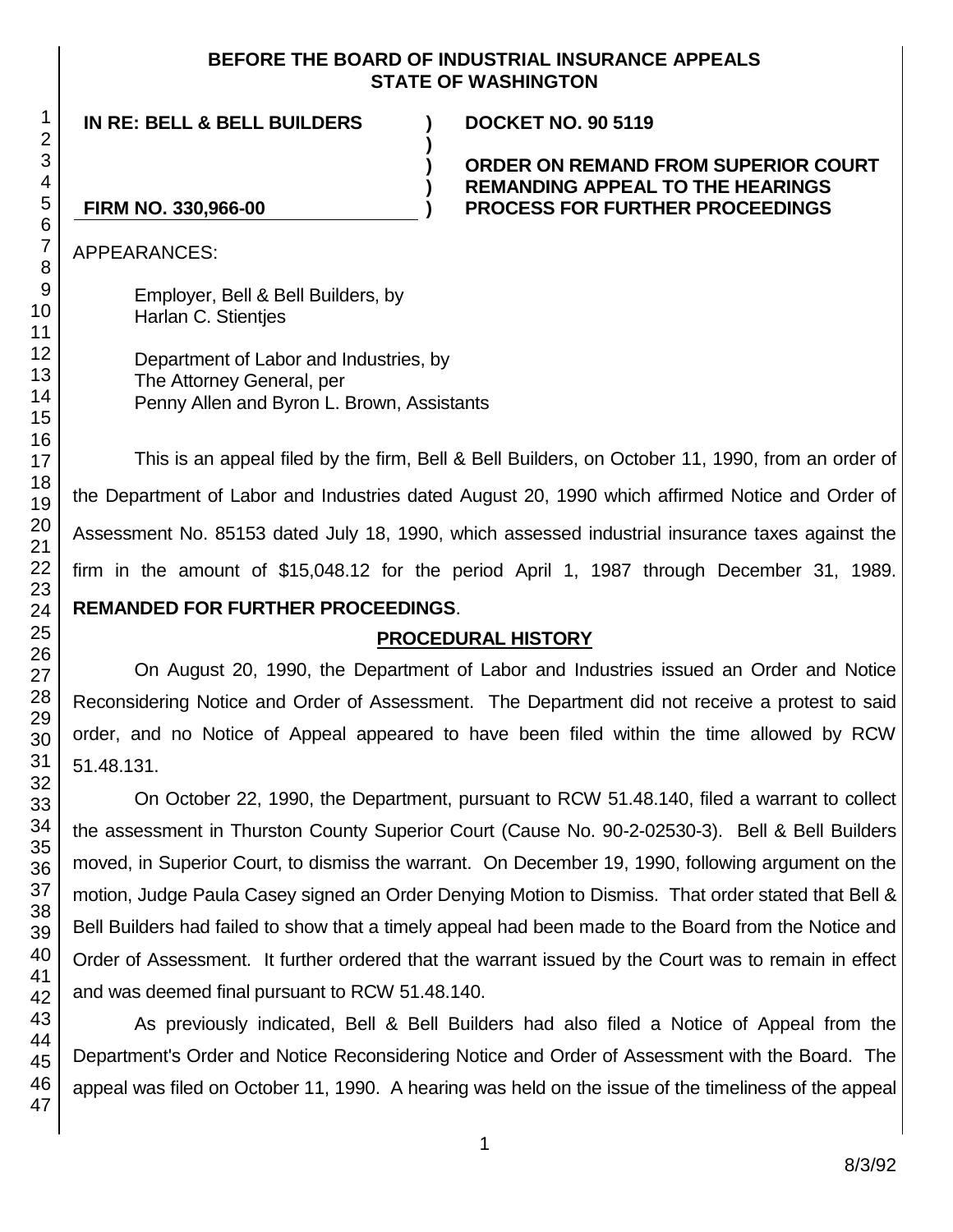and our mediation-review judge issued a Proposed Decision and Order dismissing the appeal as not being timely.

We granted a Petition for Review of the Proposed Decision and Order and, on August 6, 1991, issued a Decision and Order dismissing the appeal due to lack of jurisdiction. We did not predicate our dismissal on the untimeliness of the appeal. Rather, we noted that the warrant constituted a judgment of the Superior Court. RCW 51.48.140. We held that we could not exercise subject matter jurisdiction over an appeal of an assessment which was already the subject of a judgment in Superior Court. In re Bell & Bell Builders, Dckt. No. 90 5119 (August 6, 1991). On January 23, 1992, Judge Paula Casey entered an Order of Remand, Vacating Earlier Order and Warrant. The order stayed execution and enforcement of the warrant and remanded the Decision and Order to the Board with direction that we consider evidence in the record and determine whether jurisdiction exists to proceed on the merits, and issue a written decision regarding our jurisdiction or lack thereof. The order further allowed us to reschedule such other and further hearings that we deem appropriate to address the substantive merits of Bell & Bell Builders' appeal.<sup>1</sup>

# **DECISION**

Our prior Decision and Order did not deal with the issue of the timeliness of Bell & Bell Builders' appeal to us, since we did not believe we had jurisdiction over the appeal in view of the intervening Superior Court judgment. By its January 23, 1992 Order of Remand, the Superior Court has conferred that jurisdiction upon us and we must issue a further order based on the record before us. Based on our review of the record, we believe the firm's appeal was timely and this matter should proceed to be heard on its merits.

The firm's Petition for Review raises many points in support of its position. Though some may be more persuasive than others, we believe there is one specific factor which convinces us that we have jurisdiction to hear this appeal. On August 6, 1990, Harlan C. Stientjes, the firm's attorney, mailed a request for reconsideration of the July 18, 1990 Notice and Order of Assessment of Industrial Insurance Taxes to the Department of Labor and Industries. A review of the record shows that the document was received by the Department on August 7, 1990. In the protest, Mr. Stientjes states the

l

<sup>&</sup>lt;sup>1</sup>Technically speaking, this is not a "remand" from Superior Court. No appeal from our Decision and Order was ever filed in Superior Court in the manner provided by RCW 51.48.131. The matter is therefore not remanded to the Board as a result of an appeal of our decision, but as a further disposition of the warrant filed under Superior Court Cause No. 90-2-2530-3. However, we will proceed under authority given us by the Court, an authority which no party has questioned.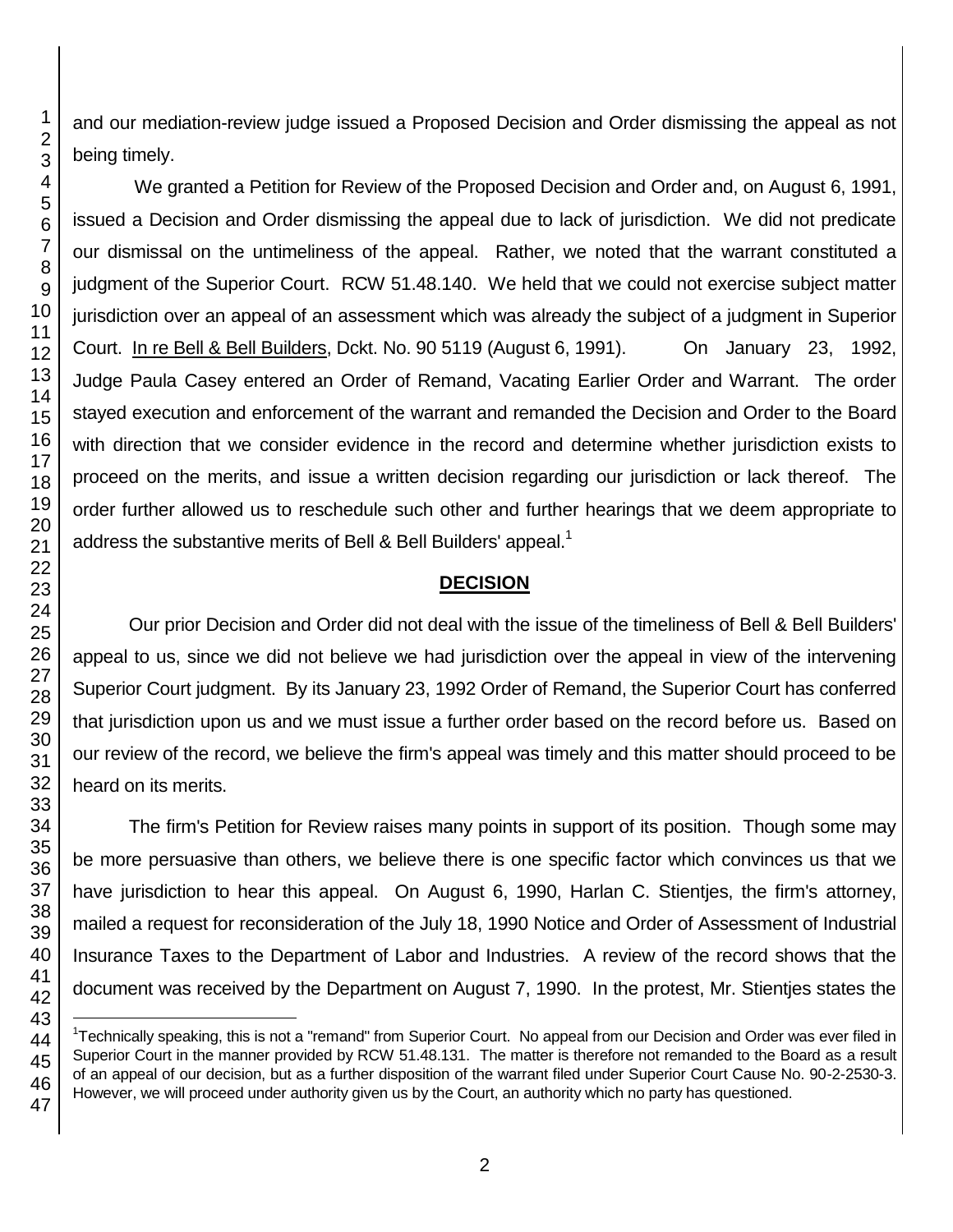following: "The employer requests that the Department of Labor and Industries holds in abeyance the Notice of Assessment until further investigation can be done by the Department in cooperation with the attorney for the employer. Arrangements to review the employer's records may be made through the undersigned attorney." Notice of Appeal, Exh. A, at 2.

The key question, based on the language of the firm's protest, is whether the protest also constituted a change of the firm's address. If it can be construed as such, even if the firm received the Order and Notice Reconsidering the Notice and Order of Assessment, it was not communicated to it as required by law. See In re David Herring, BIIA Dec., 57,831 (1981); In re Calvin Keller, Dec'd., Dckt. No. 89 4546. (March 15, 1991).

Service of a notice and order of assessment is perfected by mailing the notice, by certified mail, to the "employer's last known address." RCW 51.48.120. In Herring, we held that to be "communicated" pursuant to RCW 51.52.050, "copies of the order or actual knowledge of the contents and meaning of the orders must be directed to the last known address of the claimant (or his authorized representative as shown by the Department's records)." In re David Herring, supra at 3. We have also held that the rationale of Herring applies to employers. In re Calvin Keller, Dec'd., supra (construing RCW 51.04.082). See also Kaiser Aluminum & Chemical Corp. v. Dep't of Labor & Indus., 57 Wn. App. 886, 889, 790 P.2d 1254 (1990).

It is obvious that the Department was aware, as of August 7, 1990, that Harlan C. Stientjes was the authorized representative of Bell & Bell Builders. There was an explicit instruction given by Mr. Stientjes that, in its reconsideration, the Department was to deal directly with him rather than the firm itself. The Department should have followed those directions and all further correspondence should have been sent to Mr. Stienties. For some reason, it was not.

We hold that where an attorney or other representative has appeared before the Department on behalf of a firm and has expressed a desire to receive further communications from the Department concerning an assessment of industrial insurance taxes, the Department is obligated to direct all future correspondence to the firm regarding such assessment to the firm's attorney or representative.

Based on the above facts and law, we believe the Department's Order and Notice Reconsidering Notice and Order of Assessment was not communicated to the firm until September 13,

l

The Department apparently recognized its obligation to communicate through Mr. Stientjes. Its August 20, 1990 Order and Notice Reconsidering Notice and Order of Assessment reflects that a copy was to be sent to him. There is no indication from the record, however, that a copy was ever received by him prior to September 13, 1990. 11/28/90 Affid. of Harlan C. Stienties.